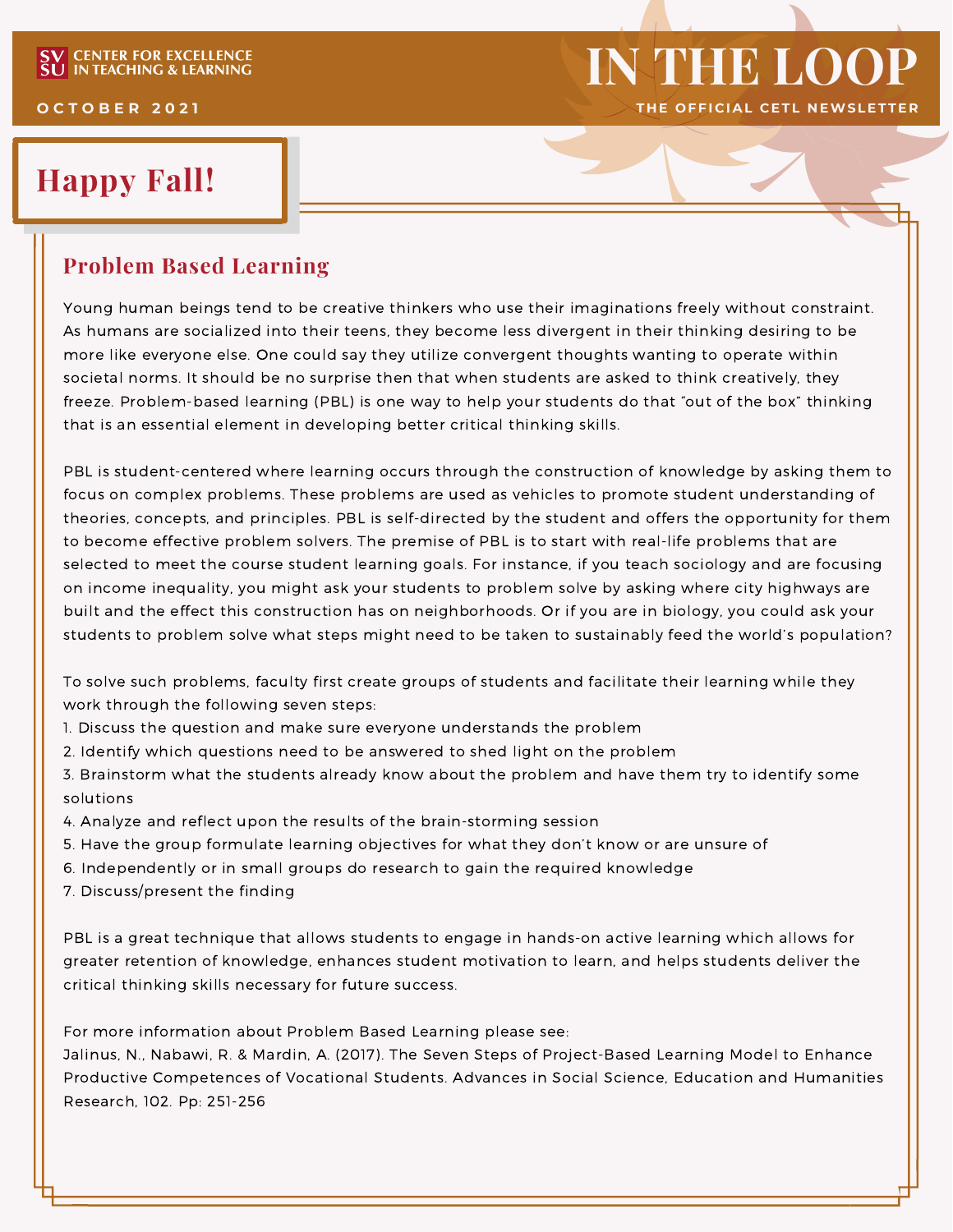#### **Methods to Promote Student Engagement**

Student engagement is correlated with student success. Implying that, if engagement practices are employed, students will become more successful, and the retention and persistence rates for the University will increase. All good things! So, what are some methods that you can begin to employ today to better engage your students?

- **Redefine participation** Student participation involves more than just verbal discussions. Students can contribute to conversations and discussions on topics by utilizing electronic chats, discussion boards, and other collaboration pieces on Canvas. In doing so, students, particularly those who are introverted, will more likely share their ideas and insights, which may be extremely valuable to the other students and their learning. As well, students need to learn to listen. Listening to what others have to offer is also a form of participation.
- **Be present as a teacher** Weimer (2016) says that an "engaging teaching presence is communicated by nonverbal behaviors that convey confidence, comfort, anticipation, and great expectations." Classrooms are communities of learners, so faculty need to also be a part of this community utilizing the tools listed above. Faculty can do so by being present and engaged with their students, and in turn, the students themselves will be more engaged. Alternatively, you might reflect on a former professor who engaged and motivated you. Then try to model this professor's teaching practices in your class.
- **Devote time to talk about learning** What it entails and why it's essential- Help your students understand that achieving mastery requires a lot of hard work, supplemented by a diet high in complex carbs and proteins, lots of water, and a good amount of sleep. It is sad but true that many students entering colleges and universities do not enjoy learning for learning's sake. It is your role, therefore, to make your class be the one that "introduces students to learning that captivates their attention, arouses their curiosity, stretches their minds, and makes them feel accomplished" (Weimer, 2016).
- **Give students a stake in the process** Students who have greater control over their learning, whether it is helping to create some basic class requirements, like quizzes and study guides, or freeing up parameters regarding research papers and presentations, will become more engaged because they are making decisions about their learning.
- **Design assignments that are authentic or use active learning experiences** Doing the work in a discipline is more valued and engaging than learning about the work of the discipline. If it is true that we humans learn by doing, it makes sense that course activities that are based on this premise will allow for mastery at greater levels. You might ask whether your students are ready to do a good job working in the discipline, and Weimer (2016) says, probably not. But one lesson we all know is that mistakes create learning experiences. As well, by doing the work in the discipline, students come to understand its importance which, again, motivates further engagement.

#### Work cited:

Weinmer, M. (2016, June 29). Six things faculty can do to promote student engagement. Faculty Focus. Accessed from http://www.facultyfocus.com/articles/teaching-professor-blog/six-things-faculty-canpromote-student-engagement/